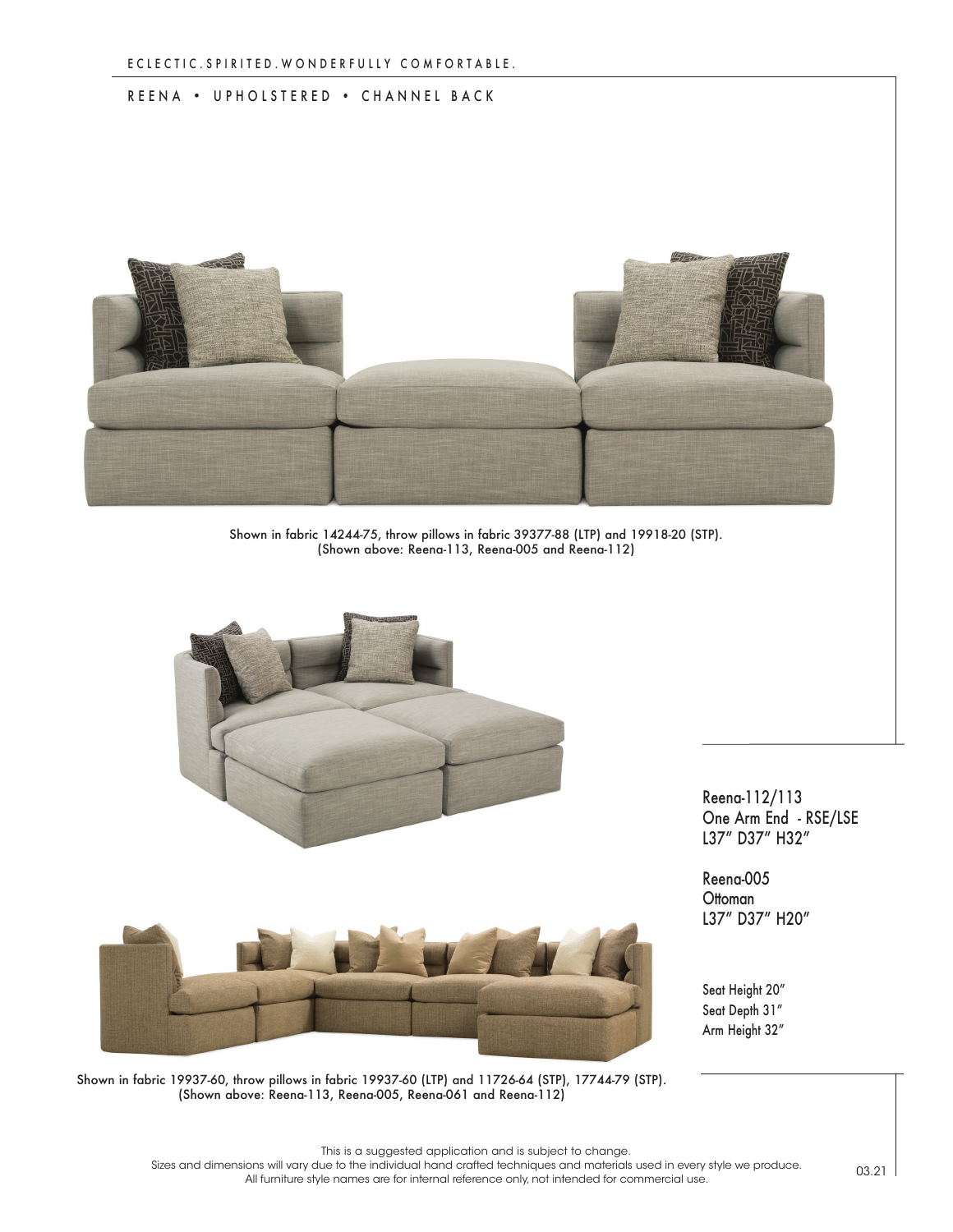| <b>REENA MODULAR COLLECTION</b>            |                        |                             |                       |
|--------------------------------------------|------------------------|-----------------------------|-----------------------|
|                                            | One Arm End<br>112/113 | <b>Small Armless</b><br>061 | <b>Ottoman</b><br>005 |
| <b>Standard Features</b>                   |                        |                             |                       |
| <b>Cloud Cushion</b>                       | X                      | X                           | X                     |
| One 22" Throw Pillow (LTP)                 | X                      | X                           | N/A                   |
| One 20" Throw Pillow (STP)                 | X                      | X                           | N/A                   |
| <b>Sinuous Underconstruction</b>           | X                      | X                           | X                     |
| <b>Options - See Price List for Prices</b> |                        |                             |                       |
| Luxe Cushion                               | No Charge              | No Charge                   | No Charge             |
| <b>Cloud Plus Cushion</b>                  | X                      | X                           | X                     |
| One Pair of 20" Extra Pillows (XP)         | X                      | X                           | N/A                   |
| <b>Ordering Instructions</b>               |                        |                             |                       |
| To Order, Please write the following:      | Reena-112 RSE/113 LSE  | Reena-061                   | Reena-005             |

Fabric Availability: RG, NM